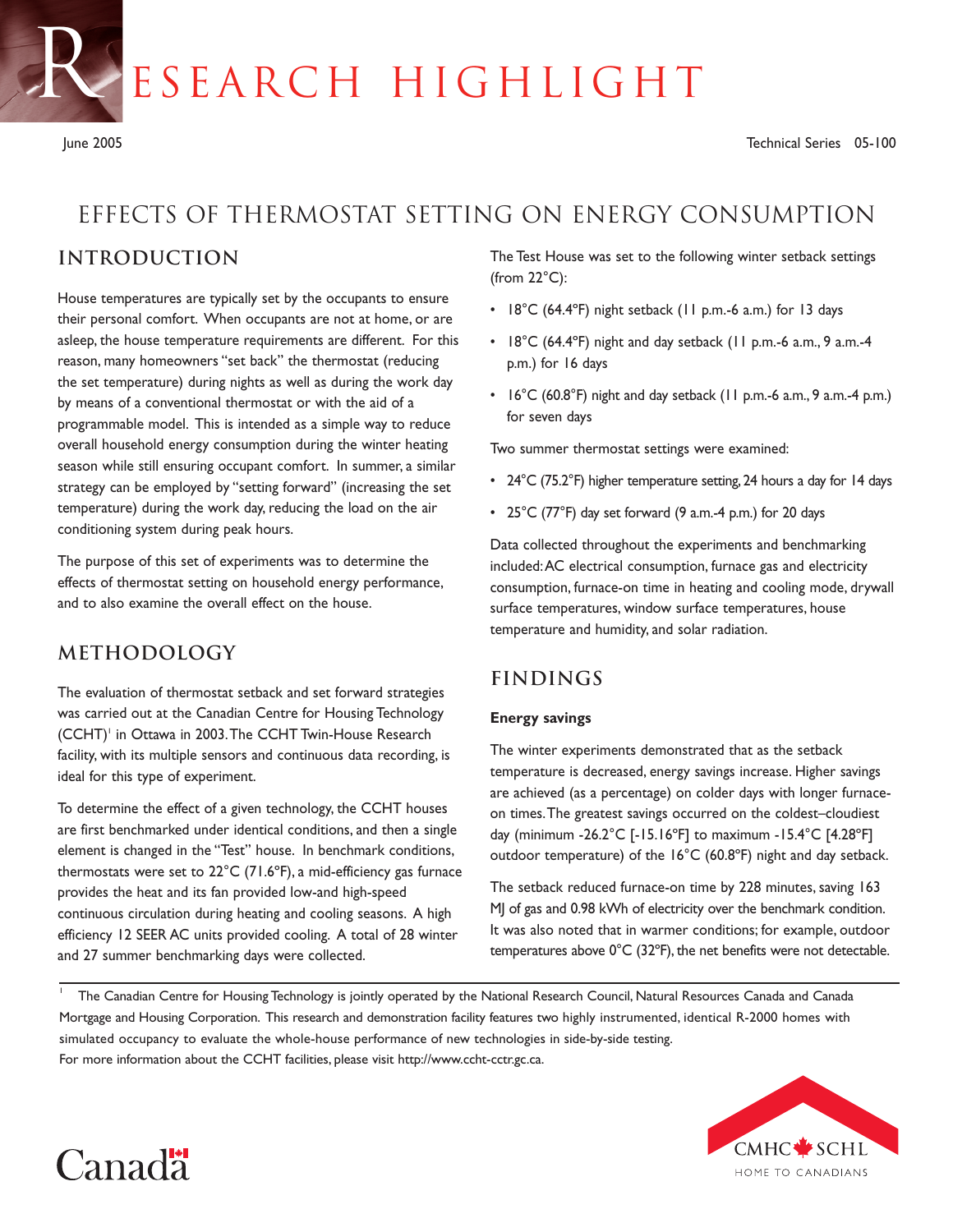These R-2000 houses don't have time to cool down significantly overnight to show an appreciable saving.

During the summer thermostat set forward, electrical savings increased with higher outdoor temperature and larger solar gains. The highest savings occurred on the hottest day, when the minimum outdoor temperature was 20.4°C (68.72ºF) and the maximum 30.2°C (86.36ºF).The set forward resulted in a reduced on-time of 236 minutes; 6.39 kWh savings in AC compressor consumption, and 1.18 kWh savings in furnace fan consumption.

The higher temperature setting produced consistently high savings independent of temperature or solar radiation, resulting in an estimated 23 per cent savings in AC and furnace electrical consumption for the entire cooling season.

The predicted seasonal savings, shown in Tables 1, 2 and 3, were calculated using the experimental results of this project combined with one year of monitored data for the CCHT reference house and using a method described in the CCHT report *Analysis of Annual Energy Consumption for the CCHT Research Houses.*

# **Effects of solar radiation**

The amount of sun each day had a major effect on both daytime setback and set forward experiments.Thermostat setback proved most effective on cloudy days. In winter, the added energy from solar radiation sometimes kept the Test House from dropping to the setback temperature, reducing the savings from daytime setback.

In summer, the effect was opposite and even more prominent. The sunnier the day (higher solar radiation), the higher the savings from thermostat set forward. For the sunny days the experiment obtained 13 per cent electrical savings from set forward, as opposed to only 2.9 per cent from all cloudy days (see Table 3).

### **Recovery time**

Recovery time is a measure of the time taken for the house air temperature to return to its original setting. Recovery times from thermostat setback were all below two hours—on most occasions taking less than one hour to recover.The lower the temperature the house is allowed to reach (that is, the lower the setback temperature) the longer the recovery time.

Recovery time from summer thermostat set forward were much longer—up to seven hours on the hottest days—the same length of time as the set forward itself.This long recovery time would be expected to affect occupant comfort in the evenings.

### **Table 1-Predicted winter gas savings from thermostat setback in the CCHT Test House**

|                                   | 22°C benchmark | 18°C night setback | 18°C night and<br>day setback | 16°C night and<br>day setback |
|-----------------------------------|----------------|--------------------|-------------------------------|-------------------------------|
| Furnace gas consumption (MJ/yr)   | 66, 131        | 61.854             | 59.231                        | 57.241                        |
| Savings from benchmark (per cent) | $---$          | 6.5                |                               |                               |

### **Table 2-Predicted winter electrical savings from thermostat setback in the CCHT Test House**

|                                                       | 22°C benchmark | 18°C night setback | 18°C night and<br>day setback | 16°C night and<br>day setback |
|-------------------------------------------------------|----------------|--------------------|-------------------------------|-------------------------------|
| Winter furnace fan electrical<br>consumption (kWh/yr) | 2.314          | 2.295              | 2,270                         | 2,261                         |
| Savings from benchmark (per cent)                     | $---$          | 0.8                | I.9                           | 2.3                           |

#### **Table 3-Predicted summer electrical savings from thermostat setting in the CCHT Test House**

|                                                         | 22°C benchmark | $24^{\circ}$ C 24 hours |       | to 4:00 PM—all $ 4:00$ PM—cloudy | 25°C 9:00 AM   25°C 9:00 AM to   25°C 9:00 AM to  <br>4:00 PM-sunny |
|---------------------------------------------------------|----------------|-------------------------|-------|----------------------------------|---------------------------------------------------------------------|
| Summer circ, fan and AC<br>electrical consumption (kWh) | 3.104          | 2,381                   | 2.771 | 3.015                            | 2.694                                                               |
| Savings from benchmark<br>(per cent)                    | $---$          | 23.3                    | 10.7  | 2.9                              | 13.2                                                                |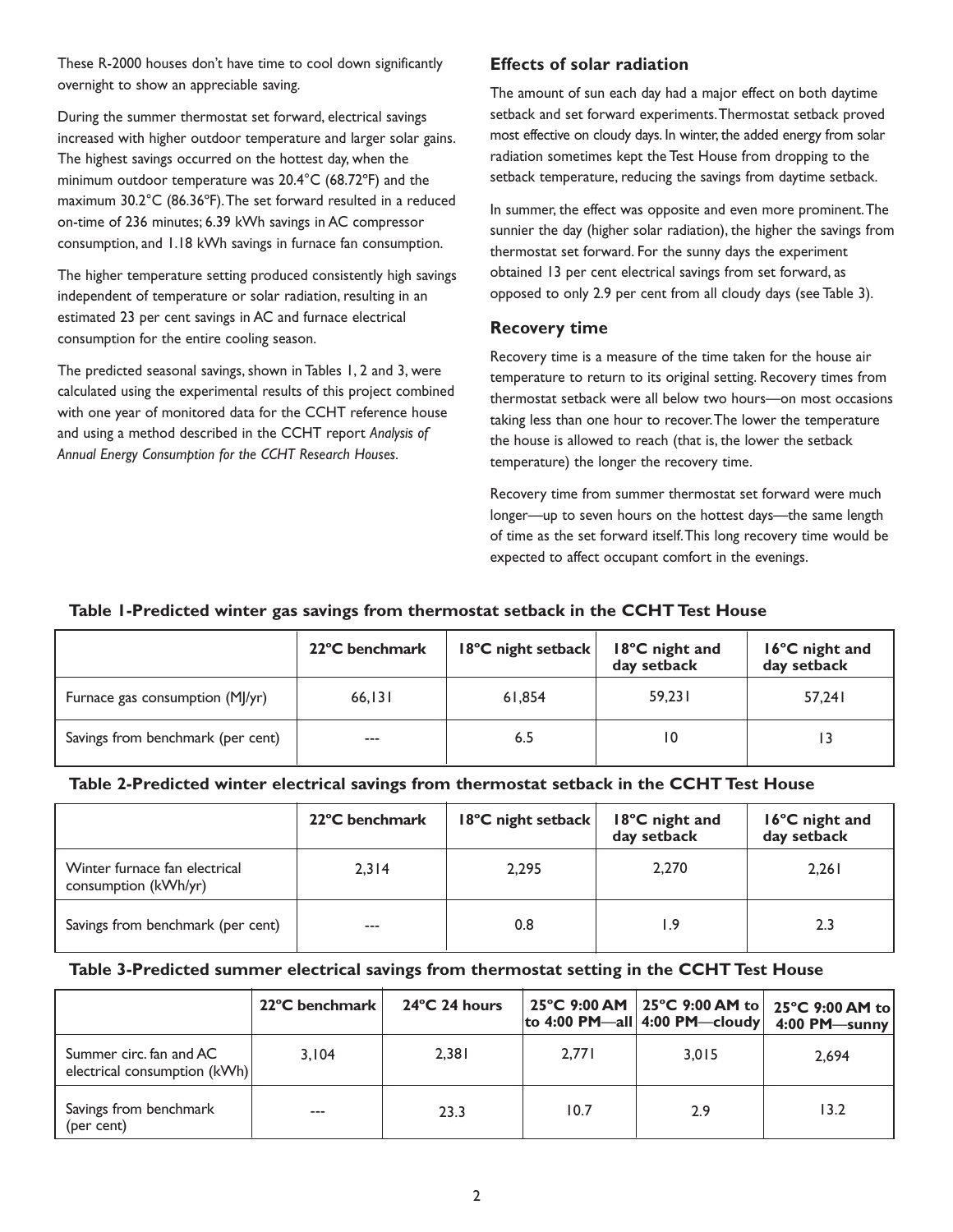

**Figure 1—Sample air temperature recovery time for 18°C night and day setback on Jan. 3, 2003 outdoor temperature minimum −8.5°C (16.7ºF), maximum −4.7°C (23.54ºF)** 



**Figure 2—Sample graph showing recovery period from thermostat set forward**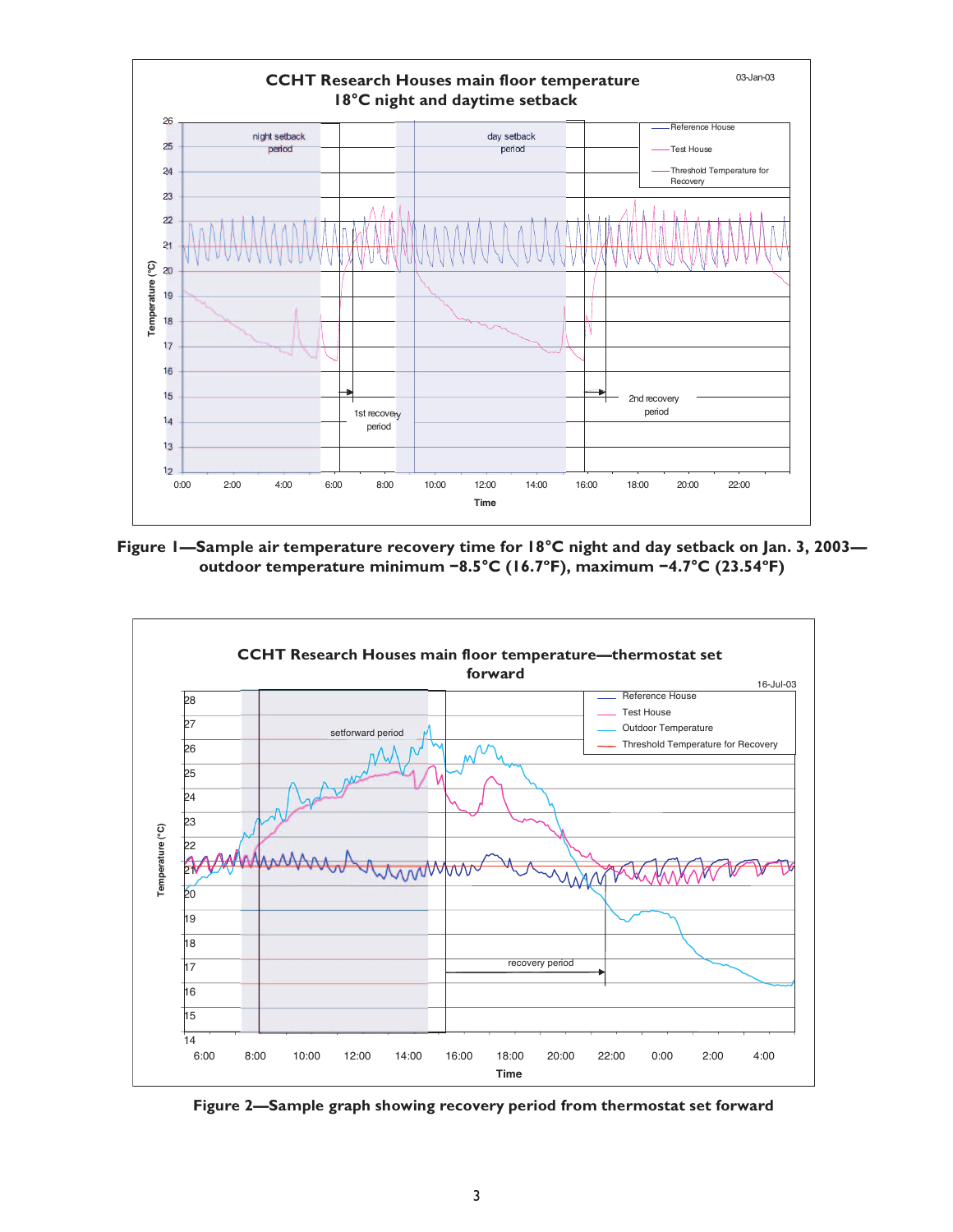### **Winter surface temperatures**

During the setback experiments, drywall surface temperatures on the 1st and 2nd floors remained above 12.7°C (54.86ºF) for the 16-degree setback and above 17.8°C (64.04ºF) for the 18-degree setback.At the coldest temperature recorded on the drywall, condensation problems would occur with a relative humidity of 55 per cent at 22°C (71.6ºF). It should be noted that these drywall surface temperatures were measured at the centre of an insulated wall cavity, and lower surface temperatures could be expected on the wall-stud framing, at the bottom plates, at corners, or in sections with poorer thermal characteristics.

The lowest window surface temperatures were recorded on the frame—reaching as low as -2.6°C (27.32°F) even during benchmarking. Condensation or ice problems would be expected on the frame, unless relative humidity levels were kept below 19 per cent at 22°C (71.6ºF). No condensation problems were observed during the experiments, as the houses were not humidified during the winter test period.

## **House temperature and humidity**

The effects of winter thermostat setback were most noticeable on the main floor—minimum temperatures closely followed the thermostat settings. Despite the basement reaching lower temperatures than the main floor during these trials,Test House and Reference House basement minimum temperatures were less than two degrees Celsius different even during the 16-degree setback. See Table 4 for a list of house temperatures.

During summer thermostat experiments, a two-degree thermostat setting increase translated into a 2.45-degree increase on the 2nd floor and only a 1.47-degree increase in the basement.

While thermostat set forward appeared to have very little effect on household humidity, the higher temperature setting resulted in an overall increase in the moisture content of air by more than 1 g vapor/kg air—equivalent to an increase of  $\sim$ 6 per cent RH at 22 $^{\circ}$ C (71.6ºF), ~5 per cent RH at 25°C (77ºF).

# **Limitations of this study**

Thermostat setback savings will vary for different houses and mechanical setups. Care should be taken in applying these results to other homes.

Some of the issues that should be kept in mind include:

- The CCHT houses are built to R-2000 standards; therefore, they hold heat better than older houses. During thermostat setback, lower quality windows and insulation could lead to lower surface temperatures and additional condensation problems.
- The furnaces are sidewall-vented, mid-efficiency furnaces and are oversized by about 50 per cent, based on monitored results so far.A smaller furnace would likely take a longer time to recover from thermostat setback and set forward.
- The houses feature a heat recovery ventilator (HRV) that runs in continuous circulation mode to bring fresh air into the house while losing little heat.This is a feature of R-2000 houses due to their high airtightness level, which is uncommon in older, "looser" houses, in which air exchange occurs without mechanical help and without heat recovery.
- The CCHT houses are unfurnished. In a furnished house, the contents could affect the time taken for the house to adapt to changes in the temperature settings and the time required to return to the set temperature.
- The benchmark thermostat setting during the summer testing season was relatively low (22°C): a higher thermostat setting would affect set forward results.
- The furnace fan runs continuously at low speed to circulate air through the house, a practice in only a portion of Canadian households. Increased stratification of house temperatures would be expected when running the fan on "auto."
- During the winter trials, the humidity levels were unconventionally low in the houses, below 20 per cent RH (no humidifiers were run). Condensation problems can only be predicted quantitatively and were not observed qualitatively.

|                             | Main floor (°C) |                  |                   | 2nd floor $(^{\circ}C)$ |                  |                   | <b>Basement (°C)</b> |                  |                   |
|-----------------------------|-----------------|------------------|-------------------|-------------------------|------------------|-------------------|----------------------|------------------|-------------------|
|                             | <b>Test</b>     | <b>Reference</b> | <b>Difference</b> | <b>Test</b>             | <b>Reference</b> | <b>Difference</b> | <b>Test</b>          | <b>Reference</b> | <b>Difference</b> |
| $22^{\circ}$ C<br>benchmark | 21.69           | 21.27            | 0.42              | 20.01                   | 19.57            | 0.44              | 16.68                | 17.02            | $-0.34$           |
| 18°C<br>setback             | 18.06           | 21.1             | $-3.04$           | 16.93                   | 19.79            | $-2.86$           | 14.26                | 15.72            | $-1.46$           |
| $16^{\circ}$ C<br>setback   | 15.81           | 21.15            | $-5.34$           | 14.77                   | 19.41            | $-4.64$           | 13.67                | 15.32            | $-1.65$           |

### **Table 4-Minimum house temperatures during thermostat setback**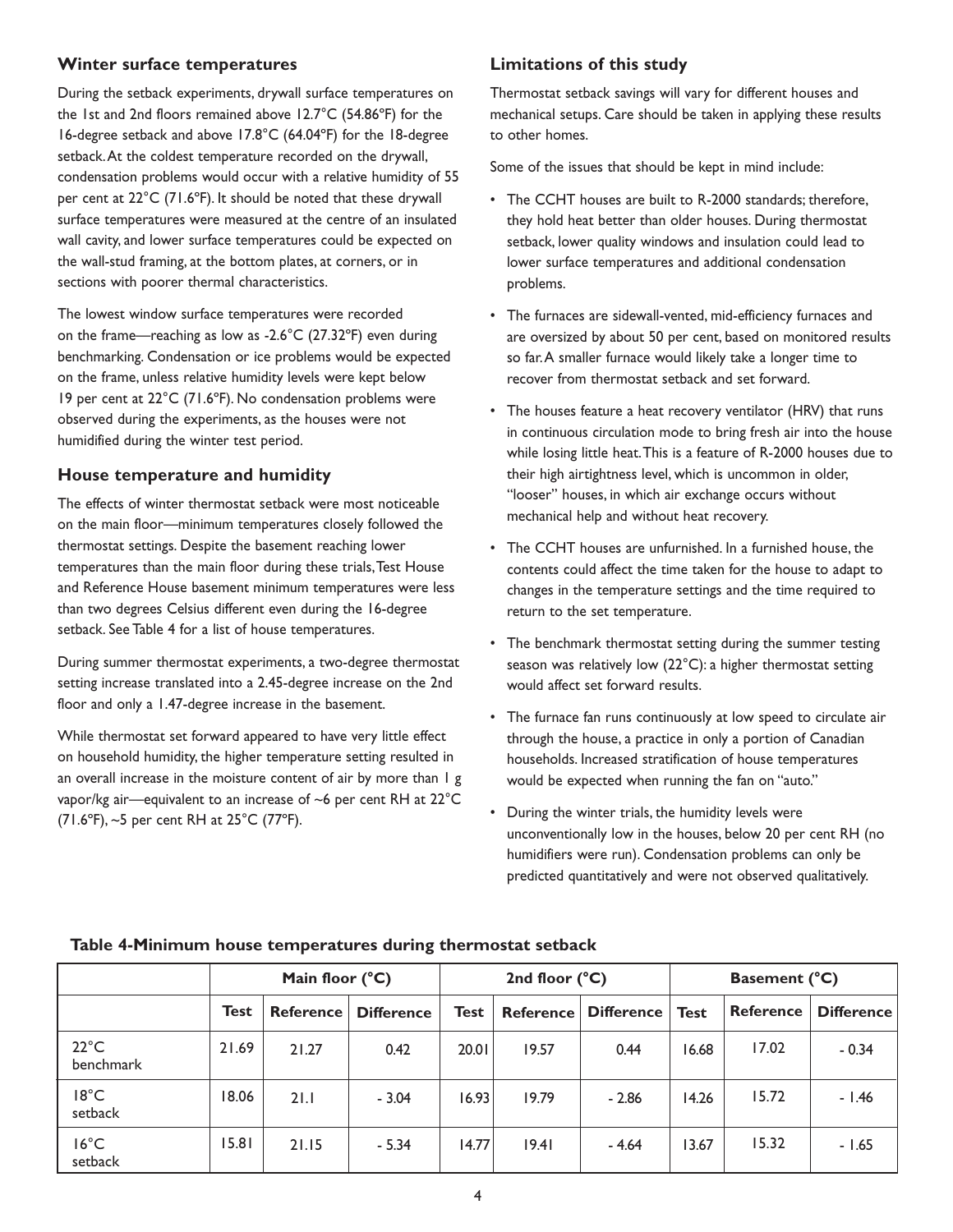# **Conclusions and implications for the housing industry**

The experiments showed that thermostat setback has significant potential as an effective and inexpensive energy-saving method, even in an energy-efficient house. Savings from thermostat setback and house temperatures will be different for all types of homes and mechanical setups. For this reason, it should be noted that these findings are valid for the CCHT Twin Houses and an energy model should be used when projecting the results to other situations.

The lengthy recovery period from the summer set forward highlights the need for a different approach to thermostat setting during the cooling season. Large savings were produced by simply increasing the thermostat setpoint. However, when it comes to setting this setpoint in the home, occupant comfort will likely be the determining factor.

A full report on this project is available from the Canadian Centre for Housing Technology.